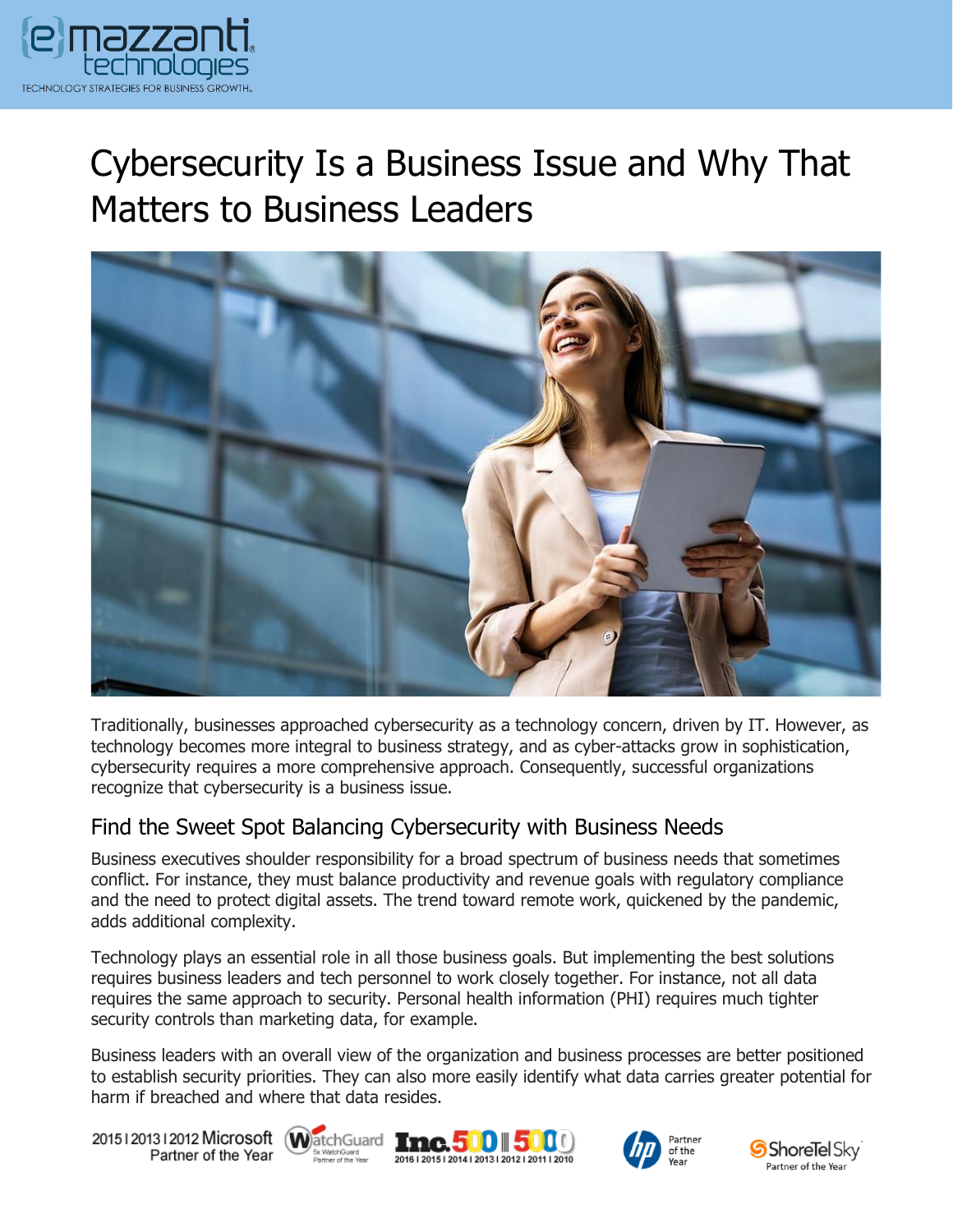## Regulatory Compliance Goes Beyond Tools

One cybersecurity concern that frequently straddles the line between business and technology involves [regulatory compliance.](https://messagingarchitects.com/privacy-compliance-and-remote-work/) Securing sensitive data in accordance with regulations certainly requires technology solutions. But it also requires understanding of business processes and a whole picture view.

For example, any organization that takes credit cards must demonstrate [PCI compliance.](https://www.emazzanti.net/why-pci-compliance-is-not-enough-security/) The IT guy who simply fixes computer issues likely does not stay on top of regulations. However, PCI compliance requires organizations to show evidence of strict processes and controls around handling of credit card data.

Business leaders that do not stay on top of privacy regulations set themselves up for trouble. If a thirdparty audit uncovers compliance issues, auditors will hold business leaders accountable, not the IT consultants.



### Managing Supply Chain Proves Essential

As hackers ramp up their attacks, they frequently gain entrance through the [supply chain.](https://www.emazzanti.net/supply-chain-cyber-security/) Every department, from the factory floor to the sales team, manages supplier relationships. Those relationships need to factor into risk management strategies. For instance, the organization must thoroughly vet both the vendors and the tools they supply.

Additionally, supply chain relationships affect regulatory compliance and logistics. Business leaders find themselves in a better position than an isolated IT department to develop a complete picture of vendors and the risks they introduce.

20151201312012 Microsoft WatchGuard Tnc. 500 500 Partner of the Year